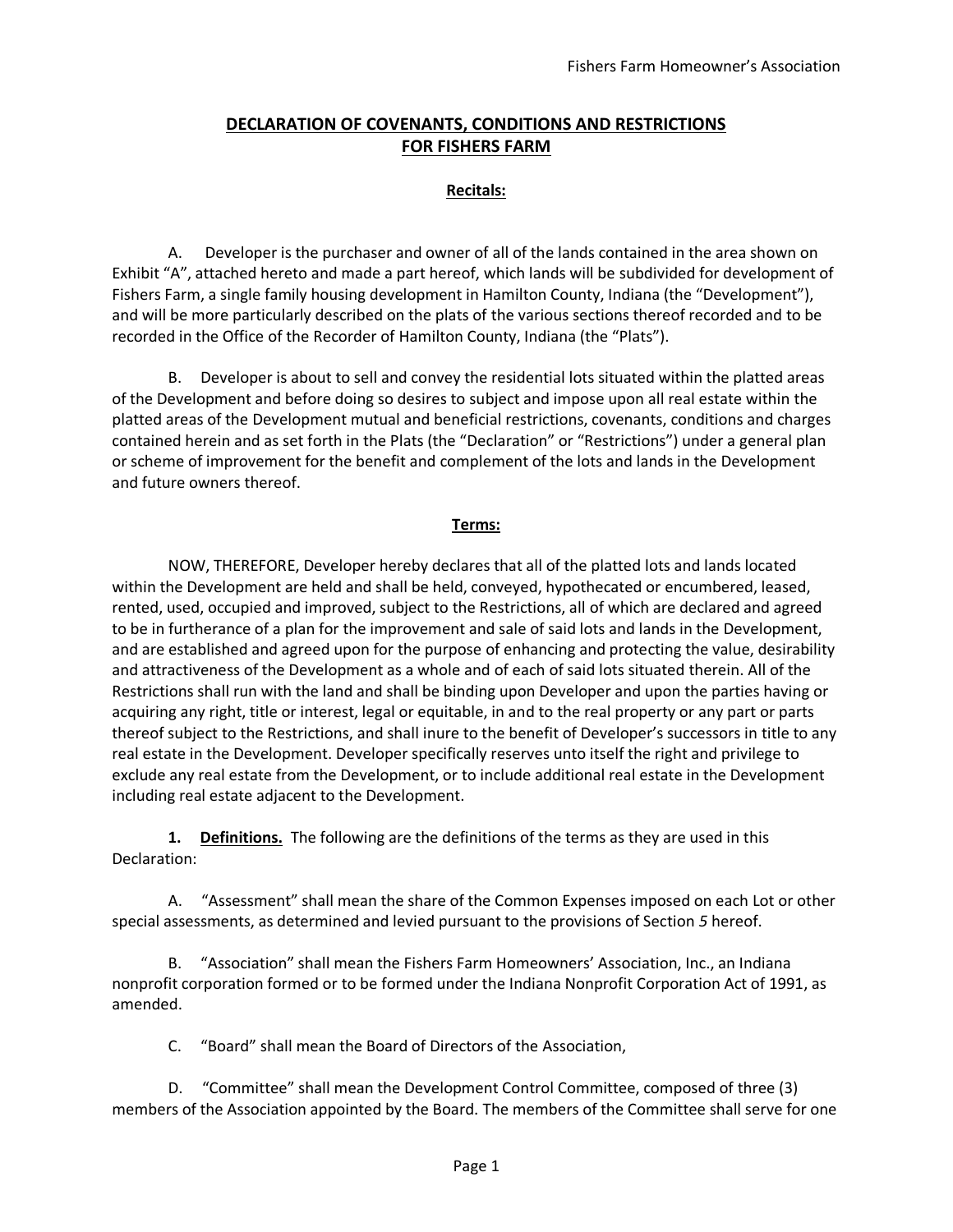(1) year terms, but are subject to removal by the Board at any time with or without cause. Any vacancies on the Committee from time to time existing shall be filled by appointment by the Board. Notwithstanding anything herein to the contrary, Developer shall have the powers and authority of the Committee during the Development Period.

E. "Common Area(s)" shall mean those areas and all improvements located thereon set aside for recreation areas, theme structures or landscaped areas or mounds at street entrances, lights, park areas, street landscaping, the Lakes, and any other areas so designated on the Plats.

F. "Common Expenses" shall mean the actual and estimated cost to the Association of the costs for maintenance, management, operation, repair, improvement and replacement of the Common Areas, and any other cost or expense incurred by the Association for the benefit of the Common Areas or for the benefit of the Association.

G. "Development Period" shall mean the period of time during which Developer owns at least one (1) Lot.

H. "Lake" or "Lakes" shall mean and refer to the water detention pond(s) or lake(s) and common area portion of the shoreline area as shown on the Plats which serves or shall serve as part of the storm and surface water drainage system serving the Development, as such are or in the future shall be more particularly described on the Plats.

I. "Lot" or "Lots" shall mean any parcel(s) of real estate, whether residential or otherwise, described by one of the Plats.

J. "Member" shall mean any person or entity holding membership in the Association as provided in this Declaration.

K. "Owner" shall mean a person who has or is acquiring any right, title or interest, legal or equitable, in and to a Lot, but excluding those persons having such interest merely as security for the performance of an obligation.

### 2. **Organization and Duties of Association.**

A. Organization of Association. The Association shall be organized as a nonprofit corporation under the laws of the State of Indiana, to be operated in accordance with the Articles of Incorporation which have been filed or will be filed by Developer, and the Code of By-Laws of the Association. The membership of the Association shall consist of one class of voting members, with each Member having equal voting rights. In the event that any one Lot shall be owned by more than one person, partnership, trust, corporation, or other entity, they shall be treated collectively as one Member for voting purposes, so that as to any matter being considered by the Association, only one vote appertains to each Lot. Notwithstanding anything herein to the contrary, during the Development Period, all actions of the Association shall require the prior written approval of the Developer.

B. General Duties of the Association. The Association is hereby authorized to act and shall act on behalf of, and in the name, place, and stead of, the individual Owners in all matters pertaining to the maintenance, repair, and replacement, of the Common Areas, the determination of Common Expenses, and the collection of annual and special Assessments. The Association shall also have the right, but not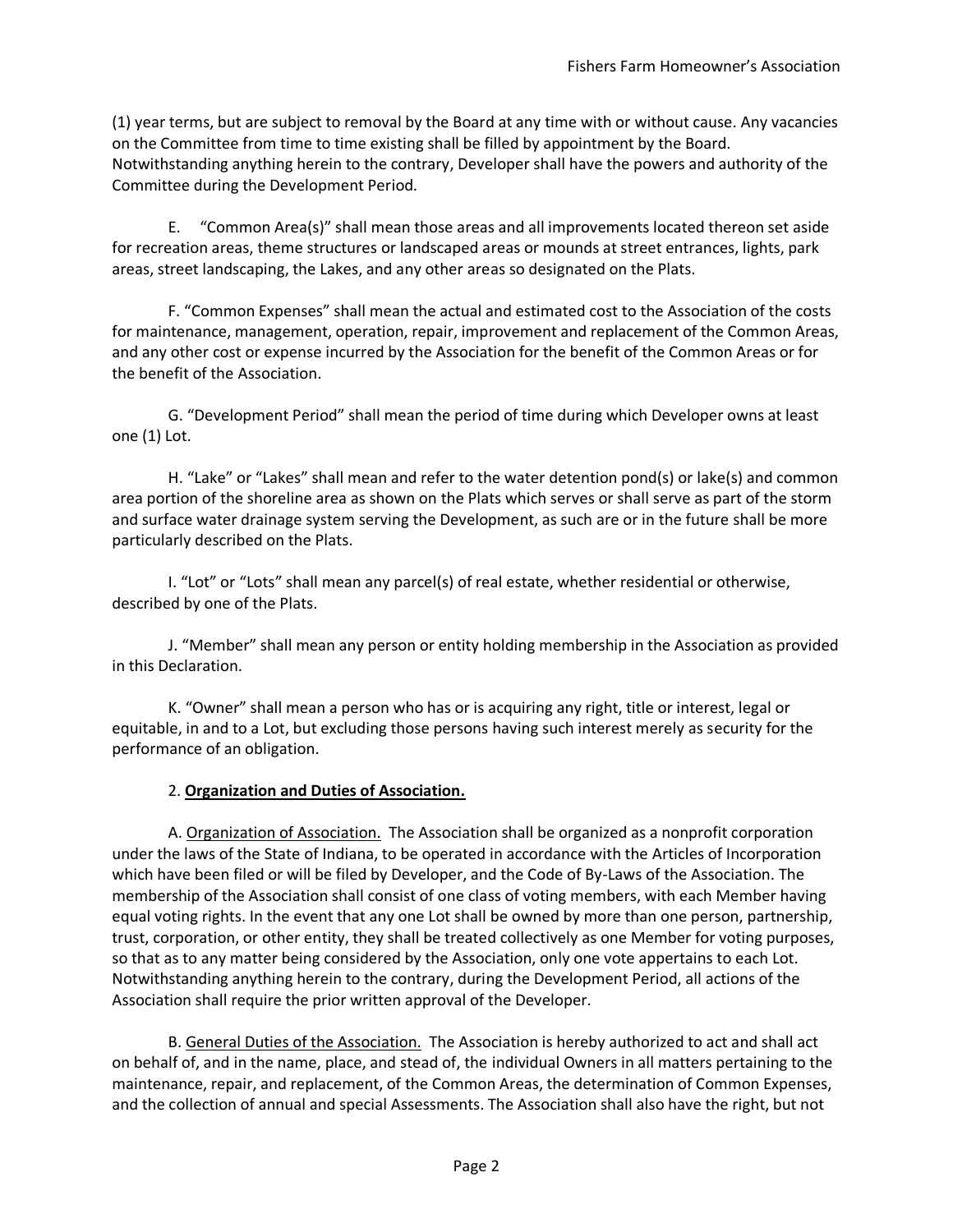the obligation to act on behalf of any Owner or Owners in seeking enforcement of the terms, covenants, conditions and restrictions contained in the Restrictions. Neither the Association nor its officers or authorized agents shall have any liability whatsoever to any Owner for any action taken under color of authority of this Declaration, or for any failure to take any action called for by this Declaration, unless such act or failure to act is in the nature of a willful or reckless disregard of the rights of the Owners or in the nature of willful, intentional, fraudulent, or reckless misconduct.

C. Amendment of Declaration. The Association shall have the right to amend this Declaration at any time, and from time to time, in accordance with Section 10 of this Declaration.

D. Insurance. The Association shall maintain in force adequate public liability insurance protecting the Association against liability for property damage and personal injury. The Association may, but need not, maintain in force adequate officers and directors insurance covering the officers and directors of the Association. If appropriate, the Association shall also maintain in force adequate fire and extended coverage insurance, insuring all Common Areas against fire, windstorm, vandalism, and such other hazards as may be insurable under standard "extended coverage" provisions, in an amount equal to the full insurable value of such improvements and property. The Association shall notify all mortgagees which have requested notice of any lapse, cancellation, or material modification of any insurance policy. All policies of insurance shall contain an endorsement or clause whereby the insurer waives any right to be subrogated to any claim against the Association, its officers, Board members, the Developer, any property manager, their respective employees and agents, the Owners and occupants, and also waives any defenses based on co-insurance or on invalidity arising from acts of the insured, and shall cover claims of one or more parties against other insured parties.

The Association may maintain a fidelity bond indemnifying the Association, the Board and the Owners for loss of funds resulting from fraudulent or dishonest acts of any director, officer, employee or anyone who either handles or is responsible for funds held or administered by the Association, whether or not they receive compensation for their services. The fidelity bond should cover the maximum amount of funds which will be in the custody of the Association or its management agent at any time, but in no event shall such fidelity bond coverage be less than the sum of one (1) years' assessment on all Lots in the Development, plus the Association's reserve funds.

The Association shall cause all insurance policies and fidelity bonds to provide at least ten (10) days written notice to the Association, and all mortgagees who have requested such notice, before the insurance policies or fidelity bonds can be canceled or substantially modified for any reason.

E. Condemnation, Destruction. In the event that any of the Common Areas shall be condemned or taken by any competent public authority, or in the event the same shall be damaged or destroyed by any cause whatsoever, the Association shall represent the interests of the Owners in any proceedings, negotiations, insurance adjustments, settlements, or agreements in connection with such condemnation, damage, or destruction. Any sums recovered by the Association shall be applied, first, to the restoration and repair of any Common Areas condemned, damaged, or destroyed, to the extent such restoration or repair is practicable, and the balance of such sums shall either be held as a reserve for future maintenance of the Common Areas or turned over to the Owners in proportion to their Prorata Shares (as hereinafter defined), whichever may be determined by a majority vote of the members of the Association. Each Owner shall be responsible for pursuing his own action for damages to his Lot, either by reason of direct damage thereto or by reason of an impairment of value due to damage to the Common Areas. The Association shall notify all Mortgagees of which it has notice of any condemnation,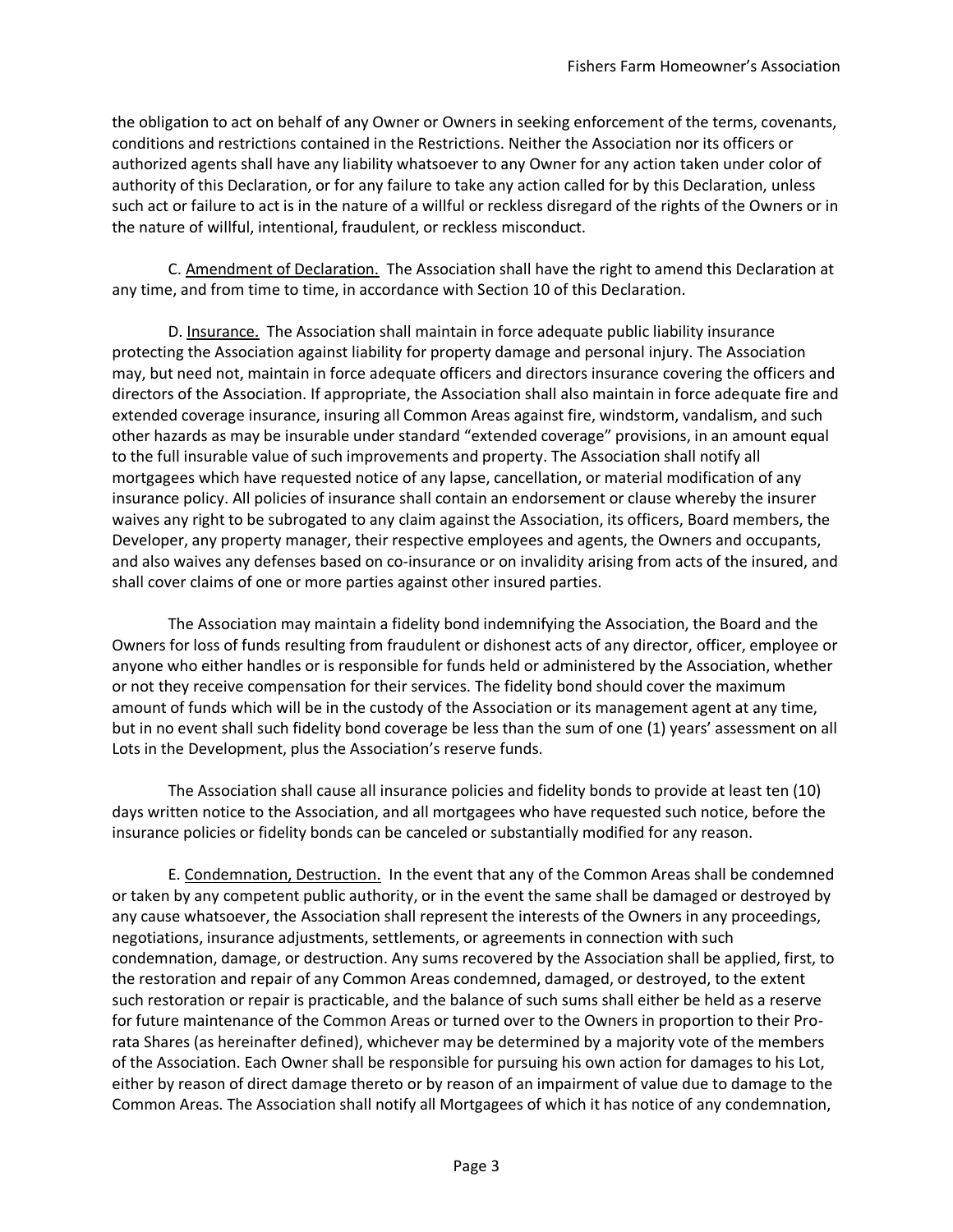damage, or destruction of any Common Areas.

F. Transfer of Control of the Association. Developer shall transfer control of the Association (subject to its rights under Section 2.A. hereof) as soon as is practical upon the transfer of a number of Lots equal to eighty percent (80%) of the Lots in the Development; provided, however, that Developer may transfer control of the Association at an earlier date in its sole discretion.

G. Mortgagees' Rights. Any mortgagees of any Owners shall have the right, at their option, jointly or severally, to pay taxes or other charges which are in default or which may or have become a charge against the Common Areas and to pay overdue premiums on hazard insurance policies, or secure new hazard insurance coverage on the lapse of a policy for the Common Areas, and mortgagees making such payment shall be owed immediate reimbursement therefore from the Association. In addition, neither the Owners nor the Association shall materially impair the right of any mortgagee holding, insuring, or guaranteeing any mortgage on all or any portion of the Real Estate.

#### 3. **Powers of Committee.**

A. In General. No dwelling, building structure, fencing, exterior painting (excluding repainting in the same color) or exterior improvement of any type or kind (except landscaping), including but not limited to basketball goals or buckboards, awnings, patios, decks, porches, gazebos, shall be constructed or placed on any Lot without the prior written approval of the Committee. Such approval shall be obtained only after written application requesting authorization has been made to the Committee by the Owner of the Lot. Such written application shall be in the manner and form prescribed from time to time by the Committee, and the Committee may require a set of plans and specifications for any such proposed construction or improvement. The Committee may require that such plans include plot plans showing the location of all improvements existing upon the Lot and the location of the improvements proposed to be constructed or placed upon the Lot, each properly and clearly designated. The Committee may also require that such plans and specifications set forth the color and composition of all exterior materials proposed to be used and any proposed landscaping, together with any other material or information which the Committee may require. Notwithstanding anything herein to the contrary, approval of the Committee will not be required for improvements, fencing or structures placed on a Lot by the Developer.

B. Power of Disapproval. The Committee may refuse to grant permission to construct, place or make the requested improvement, when:

(1) The plans, specifications, drawings or other material submitted are themselves inadequate or incomplete, or show the proposed improvements to be in violation of the Restrictions;

(2) The design, proposed material or color scheme of a proposed improvement is not in harmony with the general surroundings of the Lot or with adjacent buildings or structures, including trim, siding, roof and brick colors, or with the Development in general;

(3) The proposed improvement or any part thereof would architecturally, in the reasonable judgment of the Committee, be contrary to the interests, welfare or rights of all or any other Owners.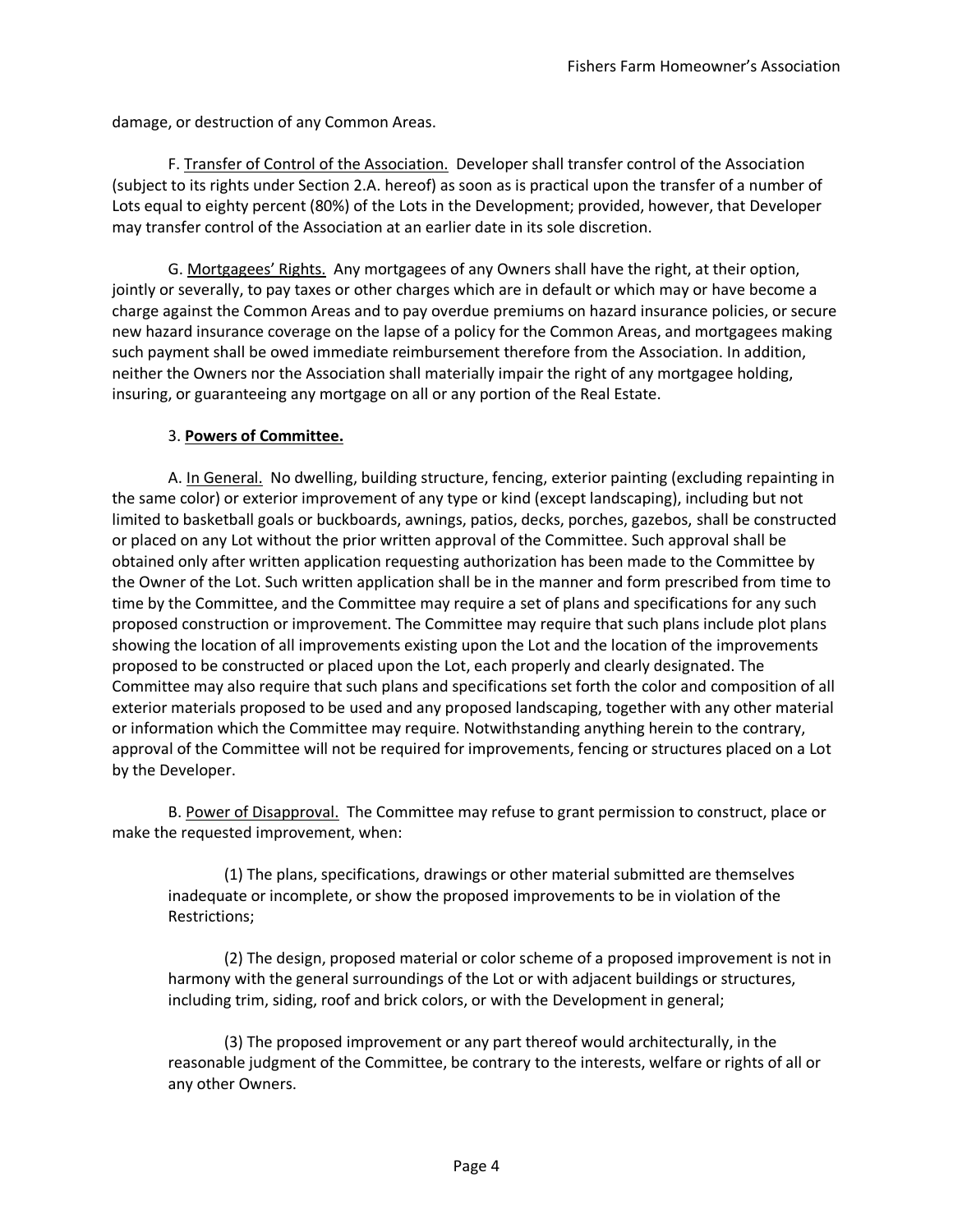C. Duties of Committee. The Committee shall approve or disapprove proposed improvements within thirty (30) days after all required information shall have been received. A copy of submitted materials shall be retained by the Committee for its permanent files. All notifications to applicants shall be in writing, and, in the event that such notification is one of disapproval, it shall specify' the reason or reasons therefor. The Committee shall further affix its signature of approval upon two (2) site plans for purposes of obtaining an Improvement Location Permit, or similar permit, from the Permits Section of the Department of Metropolitan Development, or other applicable governmental authority, if such are required.

D. Liability of Committee. Neither the Committee nor any agent or member thereof, nor Developer during the Development Period or thereafter, shall be responsible in any way for any defects in any plans, specifications or other materials submitted to it, nor for any defects in any work done according thereto.

E. Inspection. The Committee or its designated agent may inspect work being performed to assure compliance with these Restrictions and applicable regulations.

F. Rules Governing Building on Several Contiguous Lots Having One Owner. Whenever two or more contiguous Lots shall be owned by the same Owner, and such Owner shall desire to use two or more of said Lots as a site for a single dwelling, he shall apply in writing to the Committee for permission to so use said Lots. If permission for such a use shall be granted, the Lots constituting the site for such single dwelling shall be treated as a single Lot for the purpose of determining the Assessment and for applying these Restrictions to said Lots, so long as such Lots remain improved with one single dwelling.

### 4. **Remedies.**

A. In General. Any party to whose benefit the Restrictions inure, including Developer, any Owner, the Association, or any applicable governmental authority, may proceed at law or in equity to prevent the occurrence or continuation of any violation of these Restrictions, but Developer or the Association shall not be liable for damages of any kind to any person for failing either to enforce or carry out any of the Restrictions.

B. Delay or Failure to Enforce. No delay or failure on the part of any aggrieved party to invoke any available remedy with respect to a violation of any one or more of the Restrictions shall be held to be a waiver by that party (or an estoppel of that party to assert) any right available to him upon the occurrence, recurrence or continuation of such violation or violations of the Restrictions.

# 5. **Covenants for Maintenance Assessments.**

A. Purpose of Assessments. The Assessments levied by the Association shall be used exclusively for the purpose of preserving the values of the Lots within the Development and promoting the health, safety, and welfare of the Owners, users, and occupants of the Development and, in particular, for the Association's obligations relating to the improvement, repairing, operating, and maintenance of the Common Areas, including, but not limited to, the payment of taxes and insurance thereon, enforcement of the Restrictions, and for the cost of labor, equipment, material, and management furnished with respect to the Common Areas; provided that the Association shall not be responsible for the replacement, repair or maintenance of any Common Areas which are or hereafter may be dedicated to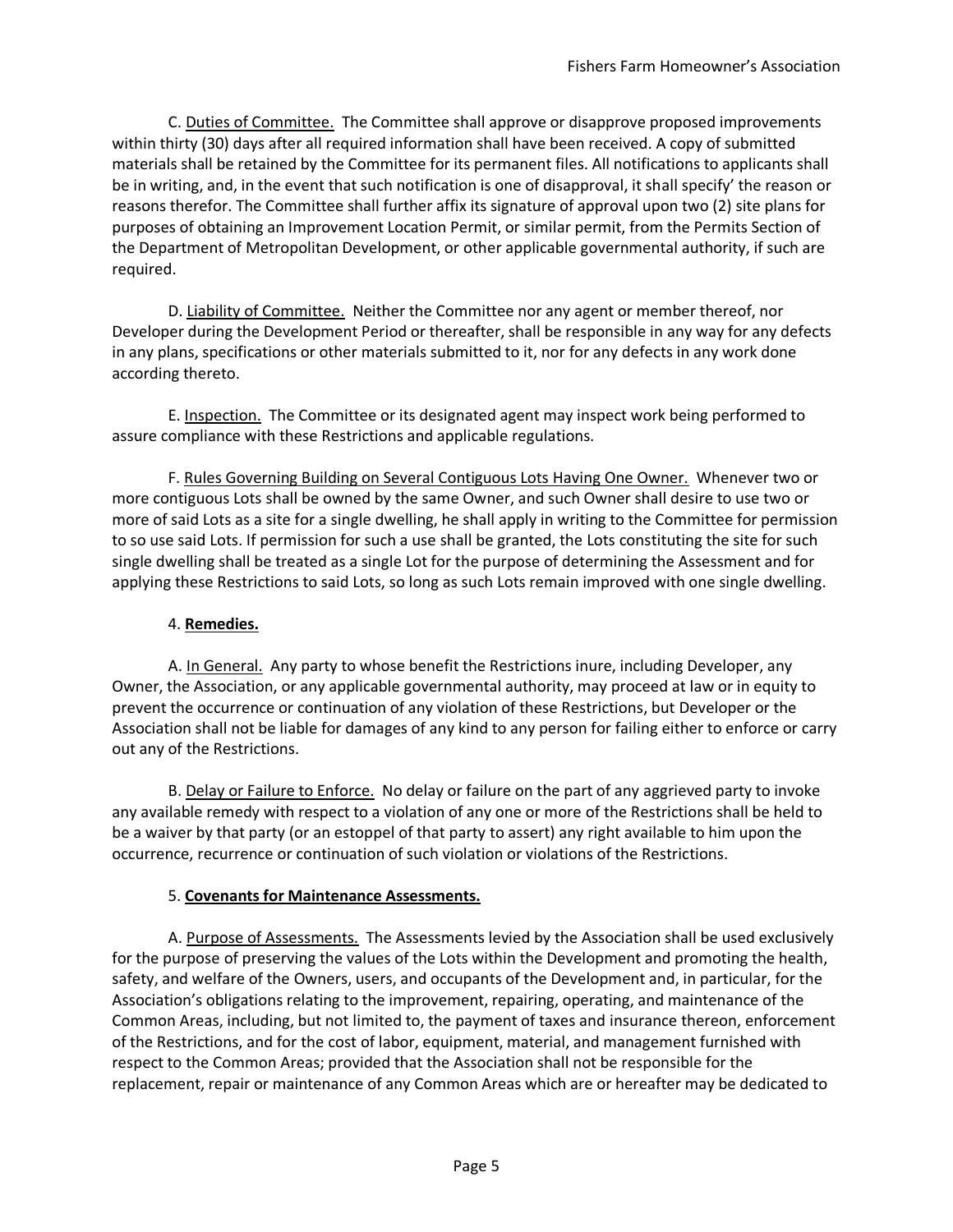the public. Each Owner (except the Developer) hereby covenants and agrees to pay to the Association:

(a) A Pro-rata Share (as hereinafter defined) of the annual Assessment fixed, established, and determined from time to time, as hereinafter provided.

(b) A Pro-rata Share (as hereinafter defined) of any special Assessments fixed, established, and determined from time to time, as hereinafter provided.

The Developer hereby covenants and agrees to pay to the Association during the Development Period an amount equal to the difference, if any, between the expenditures of the Association made pursuant to this Section *5.A* and the aggregate amount of the annual Assessments collected by the Association.

B. Liability for Assessment. Each Assessment, together with any interest thereon and any costs of collection thereof, including attorneys' fees, shall be a charge on each Lot other than Lots owned by the Developer and shall constitute a lien from and after the due date thereof in favor of the Association upon each such Lot. Each such Assessment, together with any interest thereon and any costs of collection thereof, including attorneys' fees, shall also be the personal obligation of the Owner of each such Lot at the time when the Assessment is due. However, the sale or transfer of any Lot pursuant to mortgage foreclosure or any proceeding in lieu thereof shall extinguish the lien of such Assessments as to payments which become due prior to such sale or transfer. No sale or transfer shall relieve such Lot from liability for any Assessments thereafter becoming due or from the lien thereof, nor shall any sale or transfer relieve any Owner of the personal liability hereby imposed. The personal obligation for delinquent Assessments shall not pass to any successor in title unless such obligation is expressly assumed by such successor.

C. Pro-rata Share. The Pro-rata Share of each Owner for purposes -of this Section *5* shall be the percentage obtained by dividing one by the total number of Lots shown on the Plats of the Development ("Pro-rata Share'), except, as provided in Section 3F herein.

D. Basis of Annual Assessments. The Board shall establish an annual budget prior to the beginning of each fiscal year, setting forth estimates of all Common Expenses for the coming fiscal year, together with a reasonable allowance for contingencies and reserves of the Association. A copy of this budget shall be mailed or delivered to each Owner prior to the beginning of each fiscal year of the Association.

E. Basis of Special Assessments. Should the Board at any time during the fiscal year determine that the Assessment levied with respect to such year are insufficient to pay the Common Expenses for such year, the Board may, at any time, and from time to time levy such special Assessments as it may deem necessary for meeting the Common Expenses. In addition, the Board shall have the right to levy at any time, and from time to time, one or more special Assessments for the purpose of defraying, in whole, or in part, any unanticipated Common Expense not provided for by the annual Assessments.

F. Fiscal Year Date of Commencement of Assessments: Due Dates. The fiscal year of the Association shall be established by the Association and may be changed from time to time by action of the Association. At the election of the Developer, the annual Assessments of each Lot in each section of the Development shall commence on the first day of the second month following the month in which Developer first conveys ownership of any Lot in such section to an Owner. The first annual Assessment within each section of the Development shall be made for the balance of the Association's fiscal year in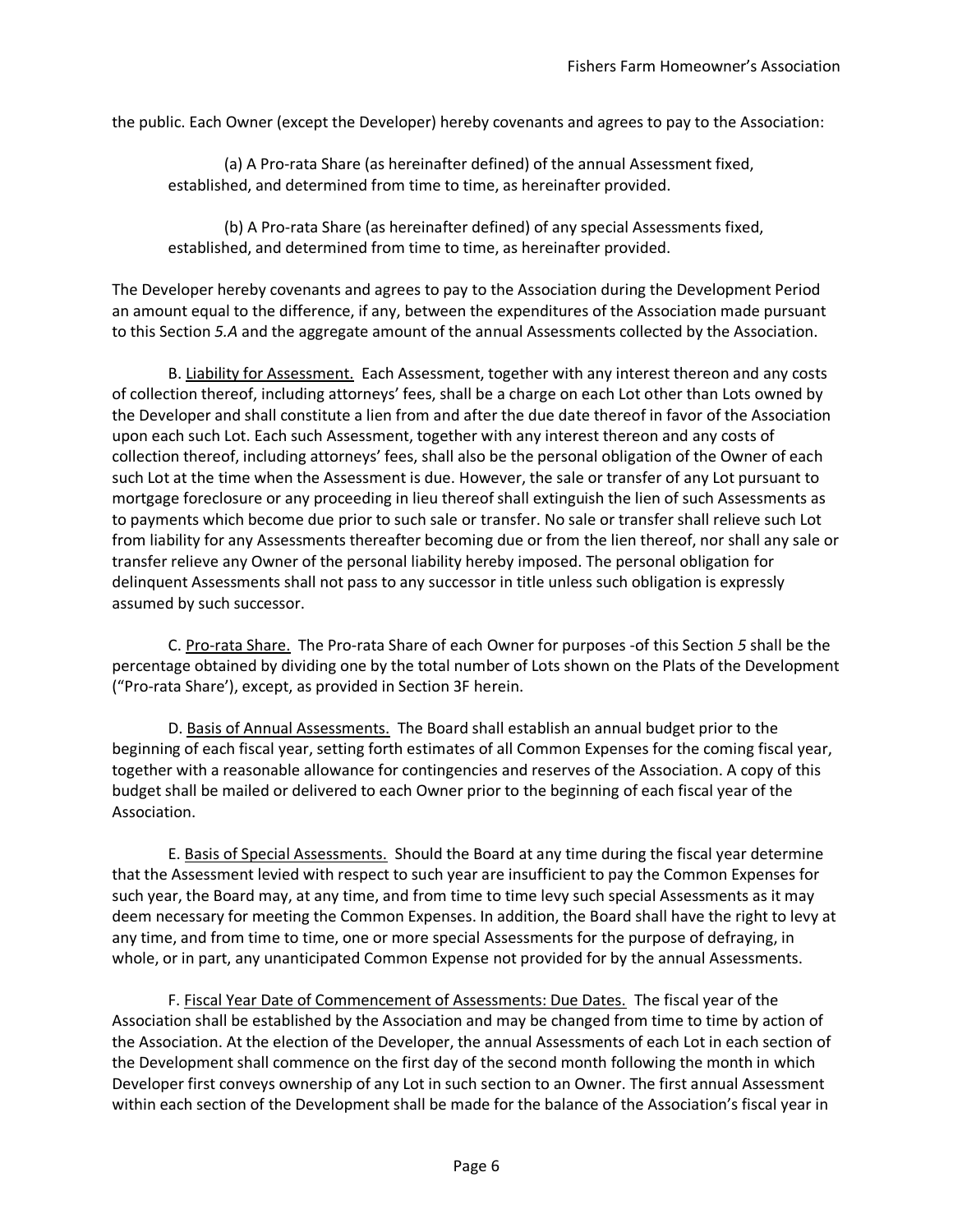which such Assessment is made and shall become due and payable commencing on any date fixed by the Association. The annual Assessment for each year after the first assessment year shall be due and payable on the first day of each fiscal year of the Association. Annual Assessments shall be due and payable in full as of the above date, except that the Association may from time to time by resolution authorize the payment of such Assessments in installments.

#### G. Duties of the Association.

(i) The Board shall keep proper books and records of the levy and collection of each annual and special Assessment, including a roster setting forth the identification of each and every Lot and each Assessment applicable thereto, which books and records shall be kept by the Association and shall be available for the inspection and copying by each Owner (or duly authorized representative of any Owner) at all reasonable times during regular business hours of the Association. The Board shall cause written notice of all Assessments levied by the Association upon the Lots and upon the Owners to be mailed or delivered to the Owners or their designated representatives as promptly as practicable and in any event not less than thirty (30) days prior to the due date of such Assessment or any installment thereof. In the event such notice is mailed or delivered less than thirty (30) days prior to the due date of the Assessment to which such notice pertains, payment of such Assessment shall not be deemed past due for any purpose if paid by the Owner within thirty (30) days after the date of actual mailing or delivery of such notice.

(ii) The Association shall promptly furnish to any Owner or any mortgagee of any Owner upon request a certificate in writing signed by an officer of the Association, setting forth the extent to which Assessments have been levied and paid with respect to such requesting Owner's or mortgagee's Lot. As to any person relying thereon, such certificate shall be conclusive evidence of payment of any Assessment therein stated to have been paid.

(iii) The Association shall notify any mortgagee from which it has received a request for notice of any default in the performance by any owner of any obligation under the By-laws or this Declaration which is not cured within sixty (60) days.

#### H. Non-payment of Assessments Remedies of Association.

(i) If any Assessment is not paid on the date when due, then such Assessment shall be deemed delinquent and shall, together with any interest thereon and any cost of collection thereof, including attorneys' fees, become a continuing lien on the Lot against which such Assessment was made, and such lien shall be binding upon and enforceable as a personal liability of the Owner of such Lot as of the date of levy of such Assessment, and shall be enforceable against the interest of such Owner and all future successors and assignees of such Owner in such Lot, and shall be collected in the same manner as the Assessments described in paragraph ii hereof; provided, however, that such lien shall be subordinate to any mortgage on such Lot recorded prior to the date on which such Assessment becomes due.

(ii) If any Assessment upon any Lot is not paid within thirty (30) days after the due date, such Assessment and all costs of collection thereof, including attorneys' fees, shall bear interest from the date of delinquency until paid at an annual rate which is two times the rate in effect for ninety-day U.S. Treasury Bills at the time such Assessment is due, but in no event greater than the maximum rate allowable under any applicable usury laws, and the Association may bring an action in any court having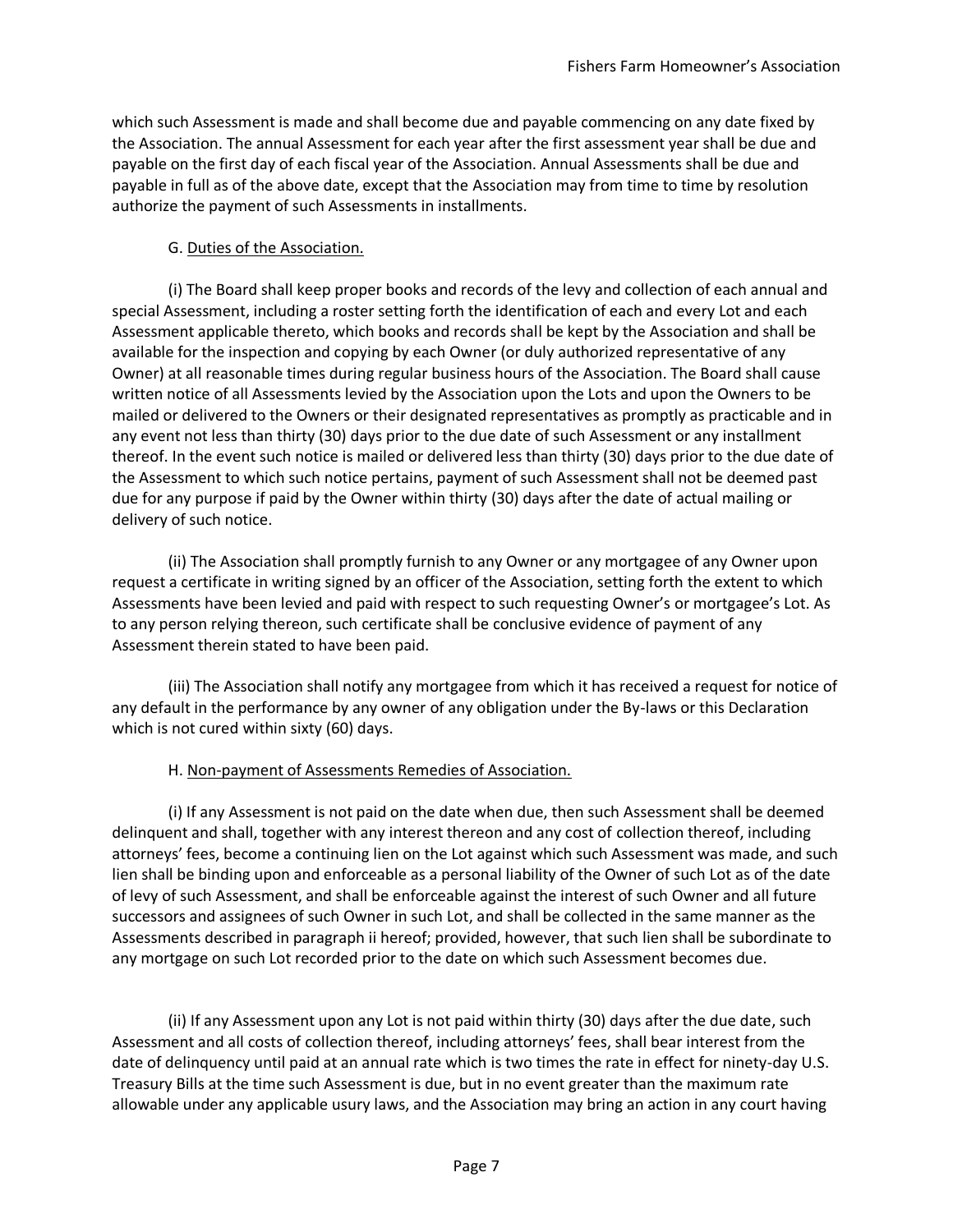jurisdiction against the delinquent Owner to enforce payment of the same and/or to foreclose the lien against said Owner's Lot, and there shall be added to the amount of such Assessment all costs of such action, including the Association's attorneys fees, and in the event a judgment is obtained, such judgment shall include such interest, costs, and attorneys' fees.

I. Adjustments. In the event that the amounts actually expended by the Association for Common Expenses in any fiscal year exceed the amounts budgeted and assessed for Common Expenses for that fiscal year, the amount of such deficit shall be carried over and become an additional basis for Assessments for the following fiscal year. Such deficit may be recouped either by inclusion in the budget for annual Assessments or by the making of one or more special Assessments for such purpose, at the option of the Association. In the event that the amounts budgeted and assessed for Common Expenses in any fiscal year exceed the amount actually expended by the Association for Common Expenses for that fiscal year, a Pro-rats Share of such excess shall be a credit against the Assessment(s) due from each Owner for the next fiscal year(s).

6. **Effect of Becoming an Owner.** The Owners of any Lot subject to these Restrictions, by acceptance of a deed conveying title thereto, or the execution of a contract for the purchase thereof, whether from Developer or a subsequent Owner of such Lot, shall accept such deed and execute such contract subject to each and every restriction and agreement herein contained. By acceptance of such deed or execution of such contract, the new Owner acknowledges the rights and powers of Developer with respect to these Restrictions and also for themselves, their heirs, personal representatives, successors and assigns. Such Owners covenant and agree and consent to and with Developer and to and with the Owners and subsequent owners of each of the Lots affected by these Restrictions to keep, observe, comply with and perform such Restrictions and agreements.

# **7. Control of the Common Areas.**

A. Control by the Board. The Board shall regulate the Common Areas and shall provide for the maintenance thereof in such a manner so as to preserve and enhance values and to maintain a harmonious relationship among structures in the vicinity thereof and the natural or other vegetation and topography of the Common Areas.

B. Conditions. No improvements, excavation, changes in grade or other work shall be done upon the Common Areas by any Owner, nor shall the Common Areas be changed by any Owner from its natural or improved existing state, without the prior written approval of the Board.

# 8. **Restrictions, Covenants and Regulations.**

A. Restrictions on Use. The following covenants and restrictions on the use and enjoyment of the Lots and the Common Areas, and shall be in addition to any other covenants or restrictions contained herein or in the Plats. All such covenants and restrictions are for the mutual benefit and protection of the present and future Owners and shall run with the land and inure to the benefit of and be enforceable by any Owner or the Association. Present or future Owners or the Association shall be entitled to injunctive relief against any violation or attempted violation of any of such covenants and restrictions, and shall, in addition, be entitled to damages for any injuries or losses resulting from any violations thereof, but there shall be no right of reversion or forfeiture resulting from such violation. These covenants and restrictions are as follows: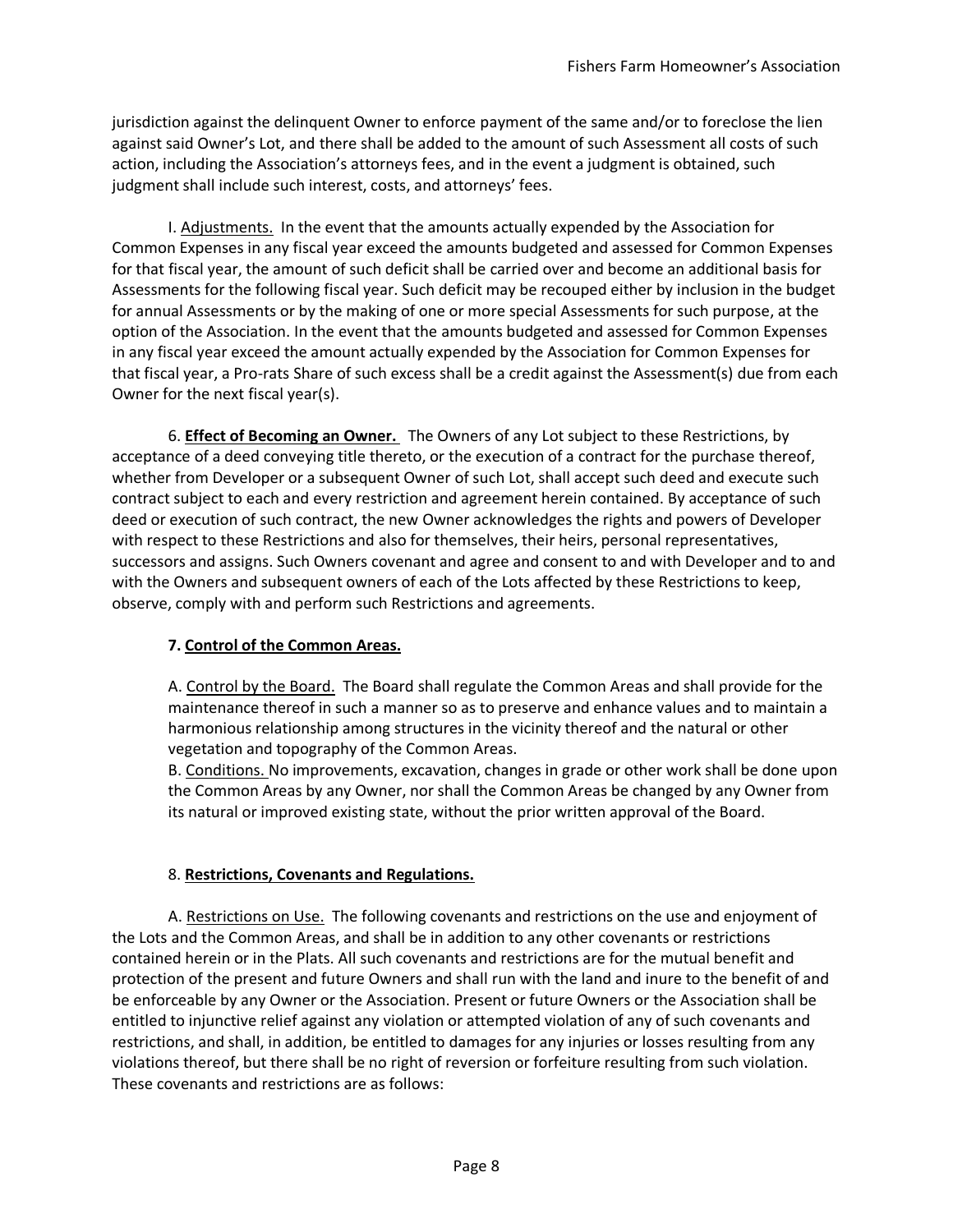(a) Use of Common Areas. No one other than Owners who are Members in good standing with the Association, or such an Owner's occupant, tenants, guests or invitees, may use the Common Areas; provided, however, that certain schools located within the vicinity of the Development and which are parties to an agreement with the Association or Developer may utilize the Lakes, subject to the terms of such agreements. All such persons shall observe and be governed by such rules and regulations as may from time to time be promulgated and issued by the Board governing the operation, use and enjoyment of the Common Areas. No person shall be allowed to plant trees, landscape or do any gardening in any part of the Lakes or the Common Areas, except with express permission from the Board. The Lakes and the Common Areas shall be used and enjoyed only for the purposes for which they are designed and intended, and shall be used subject to the rules and regulations from time to time adopted by the Board. Without limiting the generality of the foregoing, the Lakes are and will be an integral part of the storm water drainage system serving the Development, and are intended to be used for such purpose and primarily as a visual and aesthetic amenity and not as a recreational amenity. Accordingly, no use shall be made of the Lakes which in any way interferes with their proper functioning as part of such storm water drainage system, No boating, swimming, diving, skiing, ice skating or other recreational activity shall be permitted in or on the Lakes. No sewage, garbage, refuse, or other solid, liquid, gaseous or other materials or items (other than storm and surface water drainage) shall be put into the Lakes, except the Association may take steps to clean and purify the waters thereof by the addition of chemicals or other substances commonly used for such purposes or by providing therein structures and equipment to aerate the same. Fishing from the shoreline area of the Lakes by an Owner, his occupants, his invited guests and family, shall be permitted subject to rules determined by the Association and obeyance and compliance with all applicable fishing and game laws, ordinances, rules and regulations. No Owner or other person shall take or remove any water from or out of the Lakes, or utilize the water contained therein for any purposes, including, without limitation, connection with any sprinkler or irrigation systems. No piers, docks, retaining walls, rafts or other improvements shall be built, constructed or located on any Lot or on the Properties, except by Developer and/or the Association, which extend into, or to within twenty-five (25) feet from the shoreline of the Lakes.

(b) Nuisance. No nuisance shall be permitted to exist on any Lot and no waste shall be committed on any Lot which shall or might damage or cause injury to the Common Areas.

(c) Setback Lines. The front setback from any right-of-way will be a minimum of twenty-five *(25)*  feet from the right-of-way line of any street. A minimum rear yard of twenty-five (25) feet will be provided for each Lot. There will be no less than fifteen (15) feet between buildings.

(d) Utility Easements and Drainage. Utility Easements as shown on the Plat shall be reserved for the use of public utilities for the installation of water, sewer, gas, tile and/or electric lines, poles, ducts, pipes, etc., on, over, under, and to said easement for local public use, These easements are not for the use of, and shall not be used for, high voltage electric transmission lines or high pressure liquid transmission pipe lines, except by written permission of the Association. 'Drainage Easements" shall be reserved as drainage swales, and said swales are to be maintained by the Owner of any Lot affected. All easements shown as "Utility Easements" are also to be considered drainage easements and are subject to all restrictions of drainage easements. No permanent or other structures are to be erected or maintained upon any easements shown upon the Plat and Owners of Lots shall take their titles subject to the rights of the above-described easements.

(e) Land Use and Building Type. No Lot shall be used except for residential purposes, nor shall any Lot be subdivided. No buildings shall be erected, altered, placed or permitted to remain on any Lot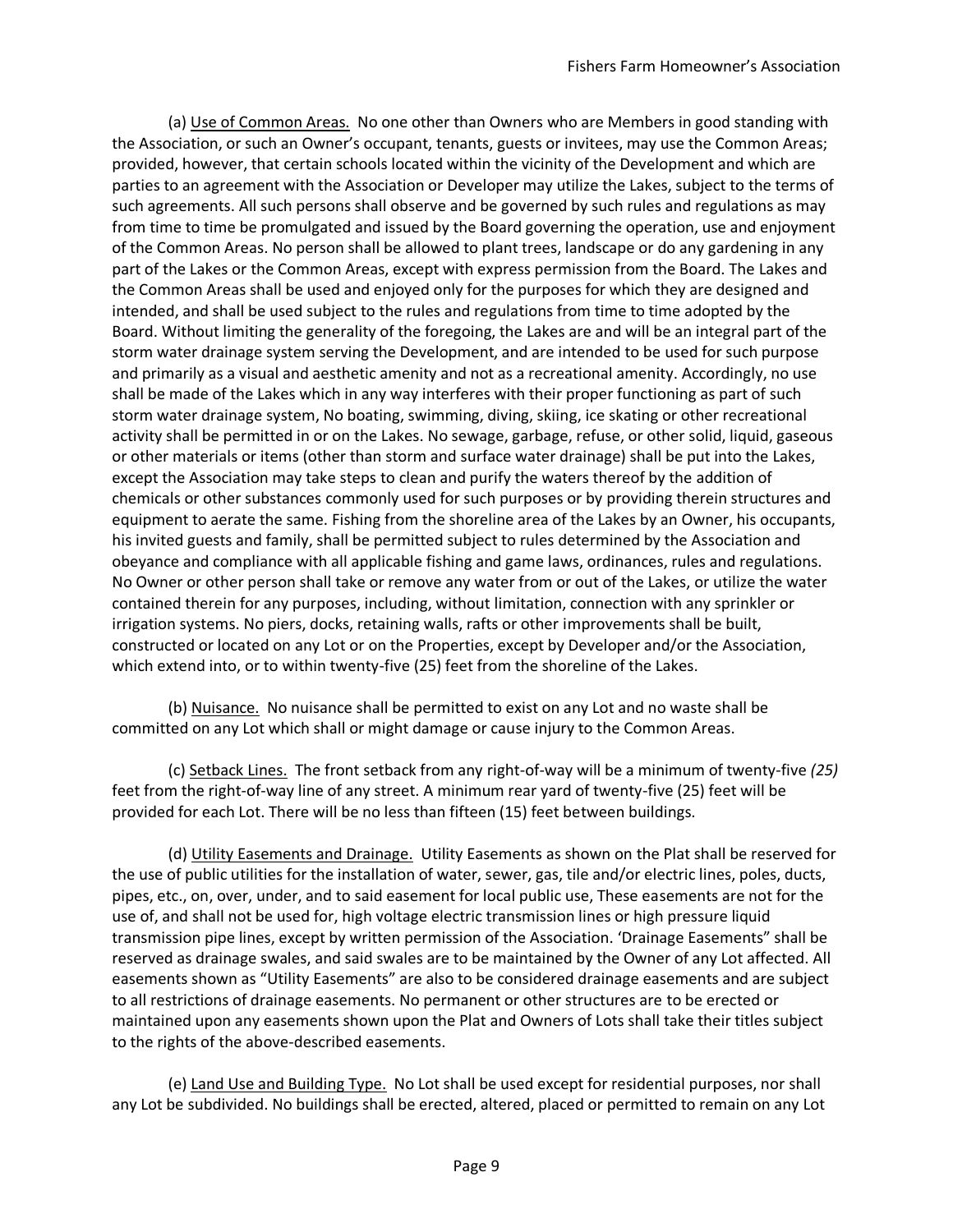other than one single family dwelling. All dwellings shall have and maintain house number identifications and mail boxes which are uniform throughout the Development.

(f) Building Location. No building shall be located on any Lot nearer to the front line, nor nearer to the side street lines than the minimum set back lines referenced herein. For the purpose of this covenant, eaves, steps and open porches shall not be considered a part of the building, provided that this shall not be construed to permit any portion of a building on a Lot to encroach upon another Lot.

(g) Pools. No above-ground pools shall be permitted in the Development. In-ground swimming pools or associated structures shall not be erected or placed on any Lot until the construction plans, including a plot plan, have been approved by the Committee.

(h) Temporary and Outbuilding Structures. No structures of a temporary character, trailer, basement, tent, or garage, shall be used on any Lot as a residence, or for any other purpose, either temporarily or permanently. No outbuildings of any type, including minibarns, sheds or barns, shall be located anywhere on a Lot. For the purpose of this covenant, structures needed and used by the Developer shall be allowed to remain during the Development Period and for a reasonable time thereafter.

(i) Livestock and Poultry. No animals, livestock, or poultry of any kind shall be raised, bred or kept on any Lot except family pets, which may be kept, provided they are not kept, bred or maintained for commercial purposes and do not to create or constitute a nuisance.

(j) Garbage and Refuse Disp. No Lot shall be used or maintained as a dumping ground for rubbish, garbage or other waste, arid same shall not be kept except in sanitary containers.

(k) Sight Distance At Intersections. No fence, wall, hedge or shrub planting which obstructs sight lines at elevations between two feet and six feet above the roadways shall be placed, or permitted to remain, on any corner Lot within the triangular area formed by the street property lines and a line connecting them at points twenty-five feet from the intersection of the street line, or in the case of a property corner, from the intersection of the street property lines extended. The same sight line limitations shall apply on any lot within ten feet from the intersection of a street's property line with the edge of a driveway. No trees shall be permitted to remain within such distance of such intersections unless the foliage line is maintained at such height to prevent obstruction of such sight lines.

(I) Fences. Ornamental fences or continuous shrub plantings which would in any way serve the purpose of a fence shall not be erected until approved by the Committee.

(m) Signs. No sign of any kind shall be displayed to the public view on any Lot, except one sign of not more than five square feet, advertising the property for sale or for rent, or signs used by the Developer to advertise, market, sell, or otherwise in connection with the Development, the Lots or other related purposed during the Development Period.

(n) Satellite Dishes/Antennae. No antennae, satellite dishes, or other signal receiving devices, shall be placed or erected on any Lot; provided, however, one (1) satellite dish with a diameter two (2) feet or less shall be permitted on a Lot if such is not visible from the street.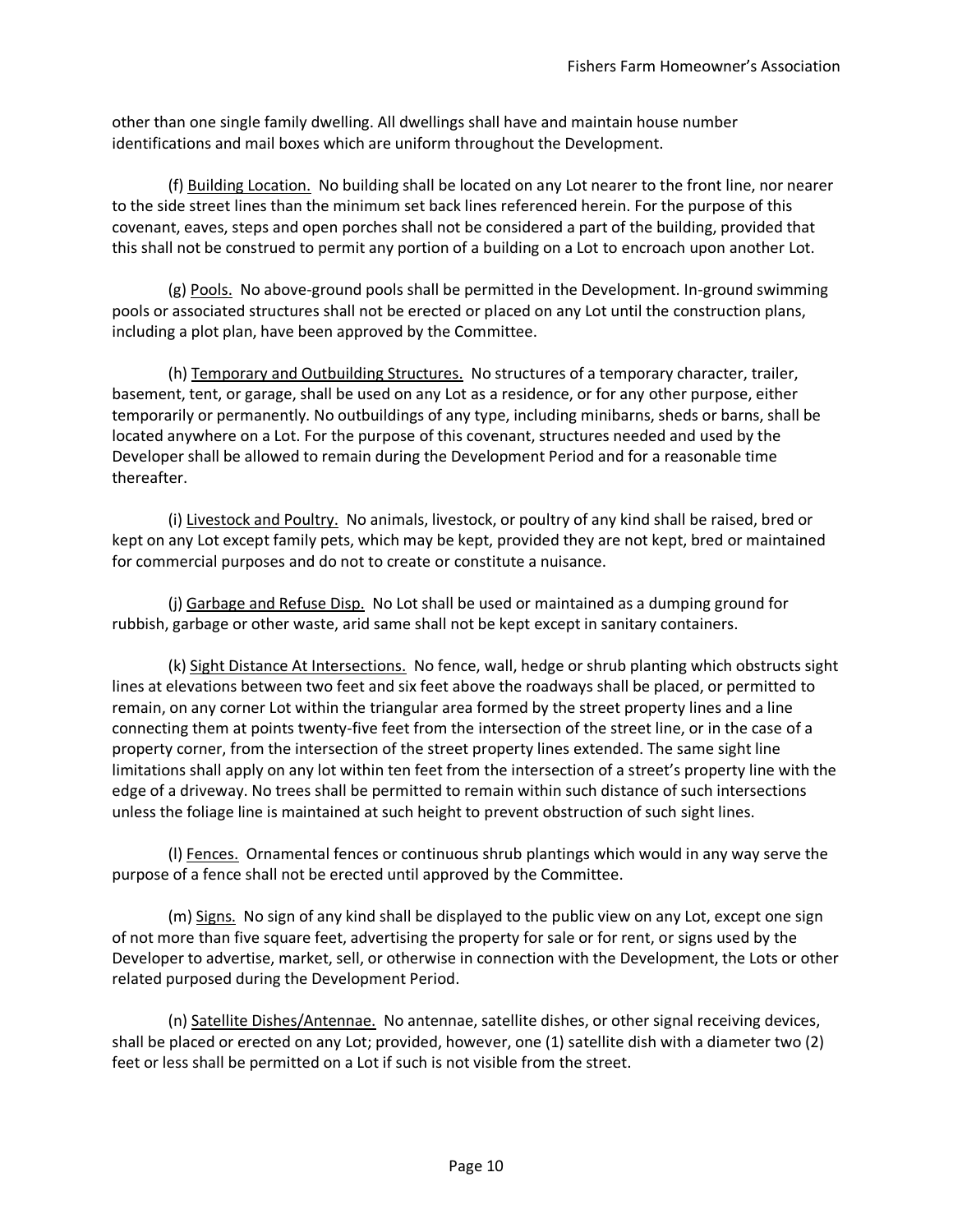(o) Vehicles. No boats, campers, trailers of any kind, buses, mobile homes, trucks (other than light-duty trucks), or other vehicles other than passenger automobiles and sport/utility vehicles, shall be parked or stored anywhere within the Development, other than in the permanent and enclosed garage of a Lot. No repair work shall be done on any vehicle within the Development, except that minor repairs and maintenance of vehicles owned by an Owner may be performed within a driveway area.

B. Non-applicability to Association. Notwithstanding anything to the contrary contained herein, the covenants and restrictions set forth in subsection A of this Section 8 shall not apply to or be binding upon the Association in its management, administration, operation, maintenance, repair, replacement and upkeep of the Lakes and Common Areas to the extent the application thereof could or might hinder, delay or otherwise adversely affect the Association in the performance of its duties, obligations and responsibilities as to the Lakes and Common Areas.

9. **Duration.** The foregoing covenants, conditions and restrictions are to run with the land and shall be binding on all parties and all persons claiming under them for a period commencing on the date this Declaration is recorded and expiring December 31, 2017, at which time said covenants conditions and restrictions shall be automatically extended for successive periods often (10) years. Changes or amendments in these covenants, conditions and restrictions may be made by Owners in accordance with paragraph 10 hereof.

#### 10. **Amendment of Declaration.**

A. Generally. Except as otherwise provided in this Declaration, amendments to this Declaration shall be proposed and adopted in the following manner:

(i) Notice. Notice of the subject matter of any proposed amendment shall be included in the notice of the meeting at which the proposed amendment is to be considered.

(ii) Resolution. A resolution to adopt a proposed amendment may be proposed by the Board of Directors or Owners having in the aggregate at least a majority of the votes of all Owners.

(iii) Meeting. The resolution concerning a proposed amendment must be adopted by the designated vote at a meeting duly called and held in accordance with the provisions of the By-Laws of the Association.

(iv) Adoption. Any proposed amendment to this Declaration must be approved by a vote of not less than seventy-five percent (75%) in the aggregate of the votes of all Owners; provided, however, that during the Development Period, any amendment to this Declaration shall require the prior written approval of Developer. In the event any Lot is subject to a first mortgage, the mortgagee thereunder shall be notified of the meeting and the proposed amendment in the same manner as an Owner if the mortgagee has given prior written notice of its mortgage interest to the Association.

(v) Special Amendments. No amendment to this Declaration shall be adopted which changes the applicable share of an Owner's liability for assessments, or the method of determining the same, without, in each and any of such circumstances, the unanimous approval of all Owners and all mortgagees whose mortgage interests have been made known to the Association.